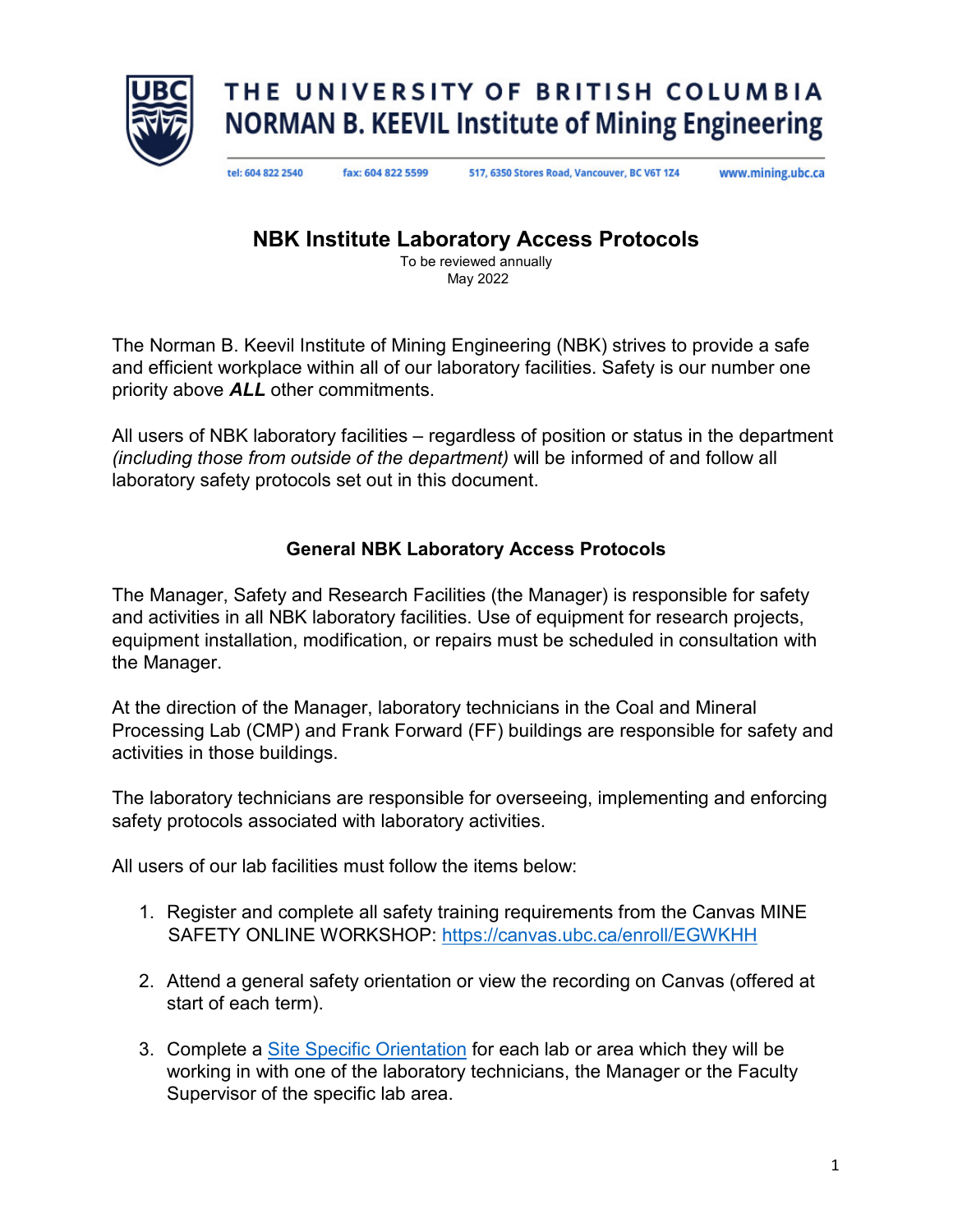

tel: 604 822 2540 fax: 604 822 5599 517, 6350 Stores Road, Vancouver, BC V6T 1Z4

www.mining.ubc.ca

- 4. Be familiar with the location and operation of laboratory safety equipment and procedures, including, but not limited to: automated external defibrillators (AEDs), fire alarms, safety showers, eye wash stations, fire extinguishers, emergency exits and muster points. (See: Building Emergency Response Plans - BERP)
- 5. Receive training on equipment **before** starting to use it.
- 6. Wear appropriate clothing. (long pants, shirts with sleeves, shoes with closed toes that cover the entire foot).
- 7. Secure long hair, loose clothing and jewelry.
- 8. Wear appropriate Personal Protective Equipment (PPE). The minimum requirement includes safety glasses/goggles and lab coat/coveralls. For laboratory work using dust generating equipment or toxic chemicals, appropriate dust masks and respiratory devices must be used. Respiratory masks must be properly fitted and fit-tested annually or documentation must be provided. When required, lab workers must wear CSA approved steel toe footwear.
- 9. Do not wear disposable gloves or work gloves in common spaces of the NBK facilities (hallways, corridors, offices, kitchens, etc.). Gloves must be removed before exiting the labs or entering common spaces.
- 10.Do not wear devices that completely obscure hearing.
- 11.Wear hearing protection while working around loud machinery or processes. Earbuds and noise cancelling headphones are not approved hearing protection.
- 12.Avoid bringing and/or storing food and drink in the lab.
- 13.Work only during normal working hours (Monday to Friday except holidaysfrom 8 AM to 6 PM) and do not work alone in the lab facility without the permission of your supervisor and a documented check in plan. (see: Working Alone Permission form and procedure on Canvas).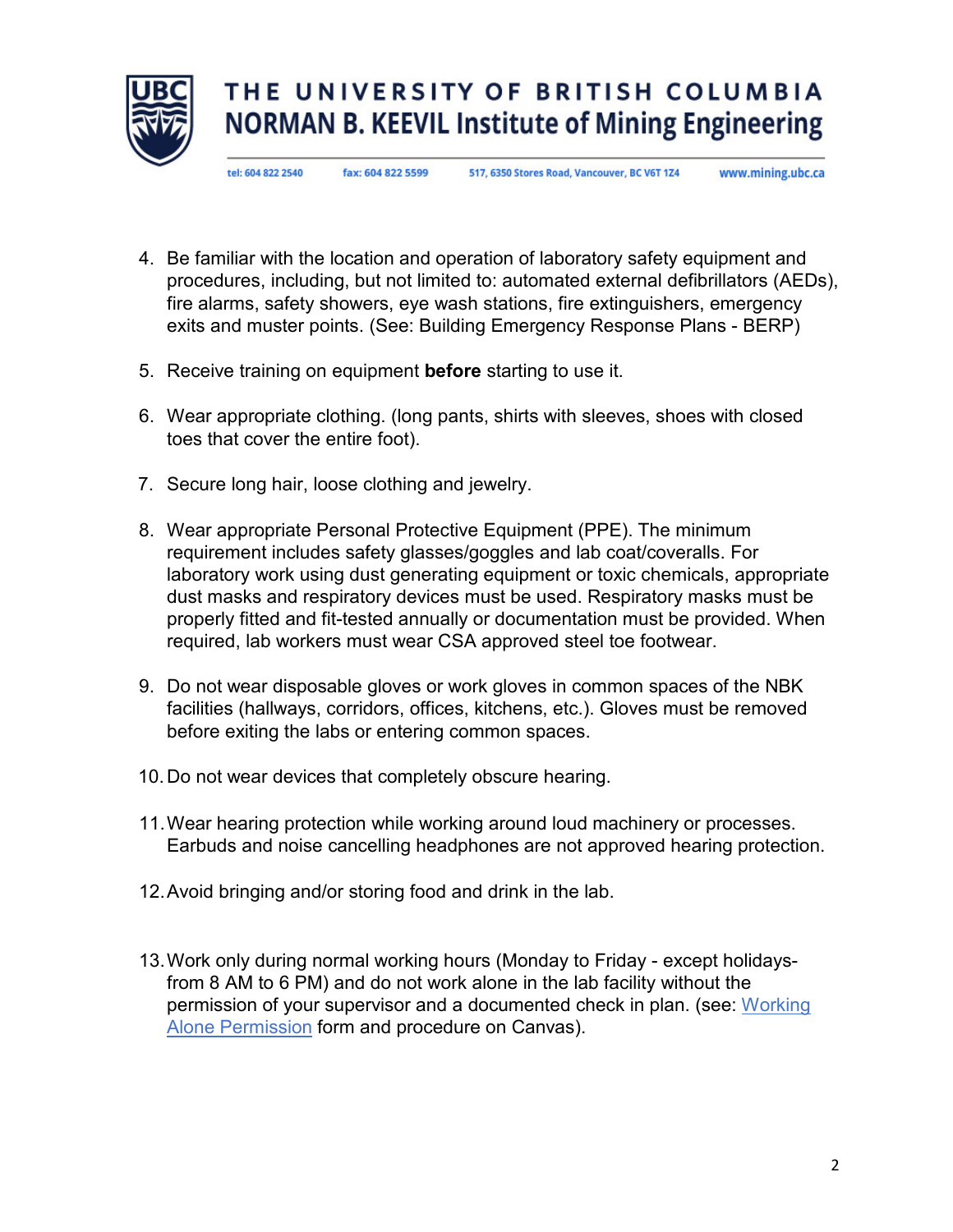

tel: 604 822 2540 fax: 604 822 5599 517, 6350 Stores Road, Vancouver, BC V6T 1Z4

www.mining.ubc.ca

- 14.Maintain good housekeeping practices by keeping the work area and walkways clear of clutter and obstructions, promptly cleaning up spills and cleaning up the area at the end of the operation day; for areas with ongoing experimental work, a New Hazard Assessment Form should be completed and posted in the area. Experimental work in multi-user areas needs to be cleaned up/ removed every day.
- 15.Report all accidents, incidents and near-misses to your supervisor, the designated supervisor or the Manager. (See: CAIRS reporting at srs.ubc.ca)
- 16. Label all chemicals decanted into new containers accurately with the date, contents and your name on an NBK/WHMIS approved workplace label. Contact lab technicians for assistance if required.
- 17. Label all samples in the NBK facilities with NBK approved sample labels. Contact lab technicians for assistance if required. (All samples including, but not limited to, samples in buckets, barrels or bags)
- 18.Segregate and dispose of hazardous wastes according to regulations. Contact lab technicians for assistance if required.
- 19.Refuse unsafe work.
- 20.No smoking is allowed inside or within 6 meters from any NBK buildings; this includes the Coal and Mineral Processing Building and the Frank Forward building.

#### **Responsibilities of Faculty, Instructors and Research Supervisors**

- 1. Faculty, Instructors and/or research supervisors are responsible for ensuring research students, teaching assistants and other paid students under their supervision complete the department Safety Training Requirements on the Canvas MINE SAFETY ONLINE WORKSHOP.
- 2. Faculty, Instructors and/or research supervisors must inform research students, teaching assistants, and other paid students under their supervision to attend the Departmental Safety Orientation offered at the start of each term or review the recording of the presentation.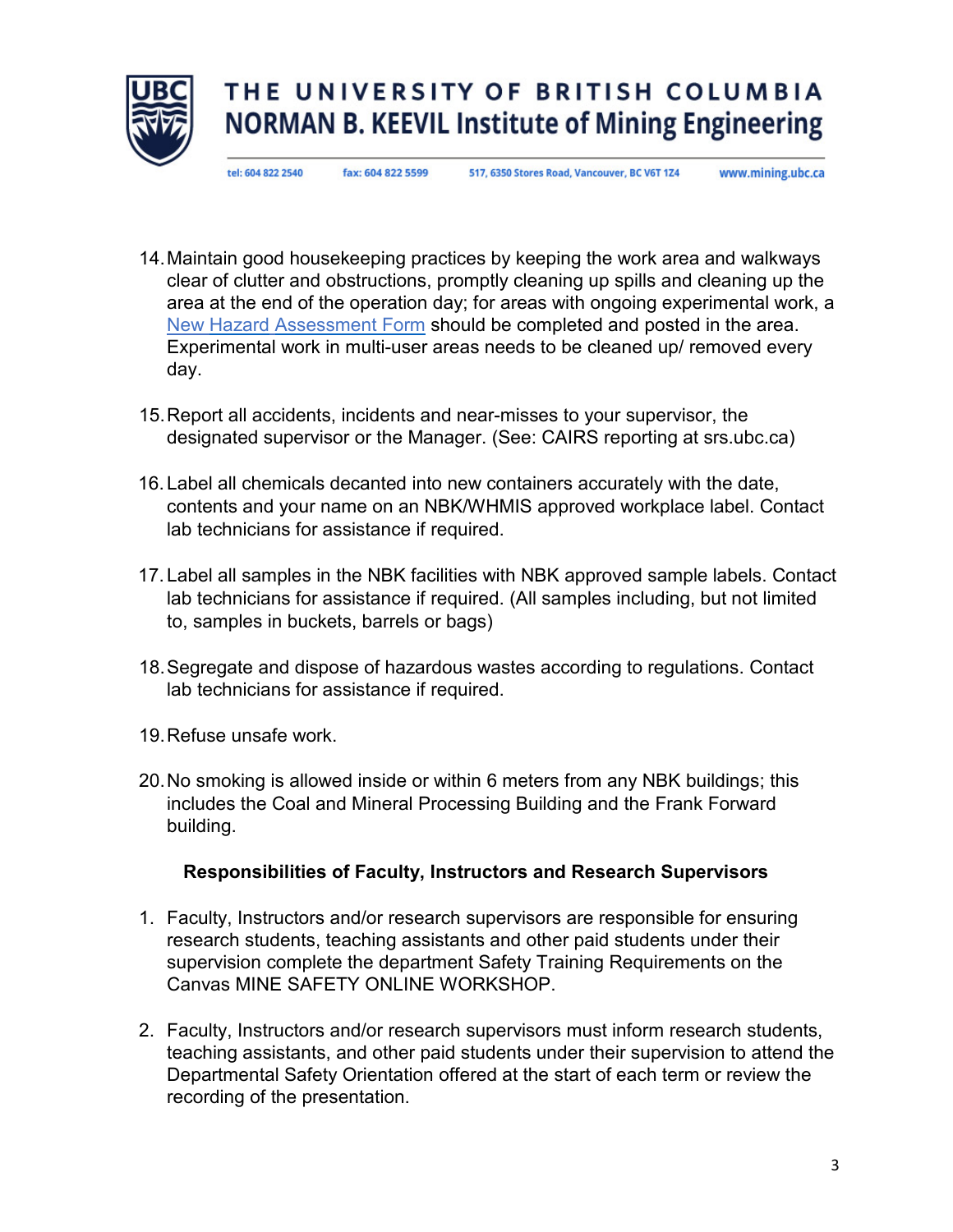

tel: 604 822 2540 fax: 604 822 5599 517, 6350 Stores Road, Vancouver, BC V6T 1Z4

www.mining.ubc.ca

- 3. Faculty and/or Instructors are responsible for ensuring that teaching assistants under their supervision, are provided with a safety orientation to the lab area they will be teaching in.
- 4. Faculty and research supervisors who wish to have students under their supervision use equipment in a laboratory must inform the laboratory technician and, if requested, provide Standard Operating Procedures (SOP) for the equipment and experimental procedures they intend to use. Graduate students are required to be trained on the safe use of the equipment and procedures before using the equipment. The faculty or research supervisor is required to make a training request from one of the laboratory technicians. Any training should be documented.
- 5. Faculty, research supervisors, and lab technicians are responsible for ensuring their students and other researchers are aware of the NBK Laboratory Access Protocols, as well as ensuring that all appropriate procedures noted in the Lab Protocols are followed.
- 6. Faculty and/or Instructors are responsible for ensuring Teaching Assistants (TA) conduct a safety orientation at the start of each laboratory session (5-10 min presentation on safety hazards relevant to each lab), as well as communicating to their Teaching Assistants that written lab instructions are to be provided to the relevant lab technicians at least 24 hours before the start of the lab.
- 7. Faculty and research supervisors who are doing research with materials or chemicals that may be brought/ delivered to the lab must ensure the Material (Ore) Assessment Form is filled in **before** materials or chemical supplies are delivered to the laboratory. They have a duty to ensure any hazardous materials shipped to the department have the appropriate safety controls in place to protect all workers. They are responsible for any costs related to storing or disposing of the materials.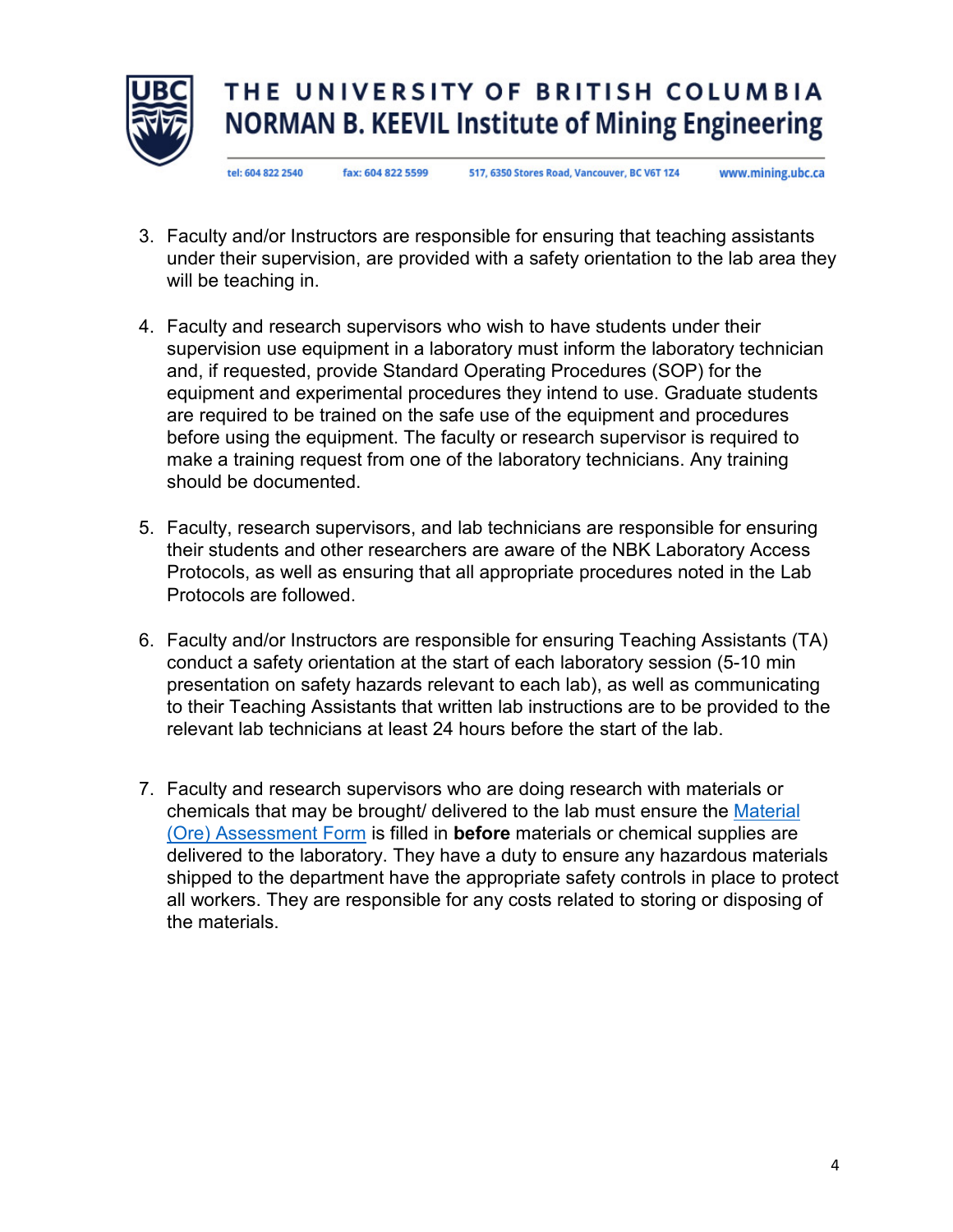

tel: 604 822 2540 fax: 604 822 5599

517, 6350 Stores Road, Vancouver, BC V6T 1Z4

www.mining.ubc.ca

#### **Policy for Undergraduate Students**

- 1. Undergraduate students are not allowed, under any circumstances, to work unsupervised during their lab classes. Teaching Assistants are to be present at all scheduled lab times; special arrangements are to be made if the work is performed outside of regular/ scheduled lab hours. This special arrangement has to be communicated with the Manager and either an appropriate lab technician or a Local Safety Team member.
- 2. Undergraduate students are required to follow all general lab protocols.

#### **Responsibilities of Graduate Students**

- 1. All graduate students working in the lab area are required to complete safety training on the Canvas MINE SAFETY ONLINE WORKSHOP and attend or view a recording of the departmental Safety Orientation session (compulsory).
- 2. All graduate students working in the lab area are required to complete a Site Specific Orientation for each area they will be working in with the laboratory technician, the Manager or the Faculty Supervisor of the specific area before starting work.
- 3. Graduate students are required to be trained on the safe use of the equipment and procedures before using the equipment. The Supervisor is required to make a training request from one of the laboratory technicians. Any training should be documented.
- 4. In the case of continuous work carried out by the graduate student there is no requirement for retraining\*, however if the work has been discontinued for more than 6 months, the returning student needs to be retrained or their records need to be updated after the return to work. The updating is also required if there are any changes to the project in terms of using different chemicals or machinery. \* Note: SRS Chemical Safety Training certificate is only valid for 5 years and must be renewed before expiration date.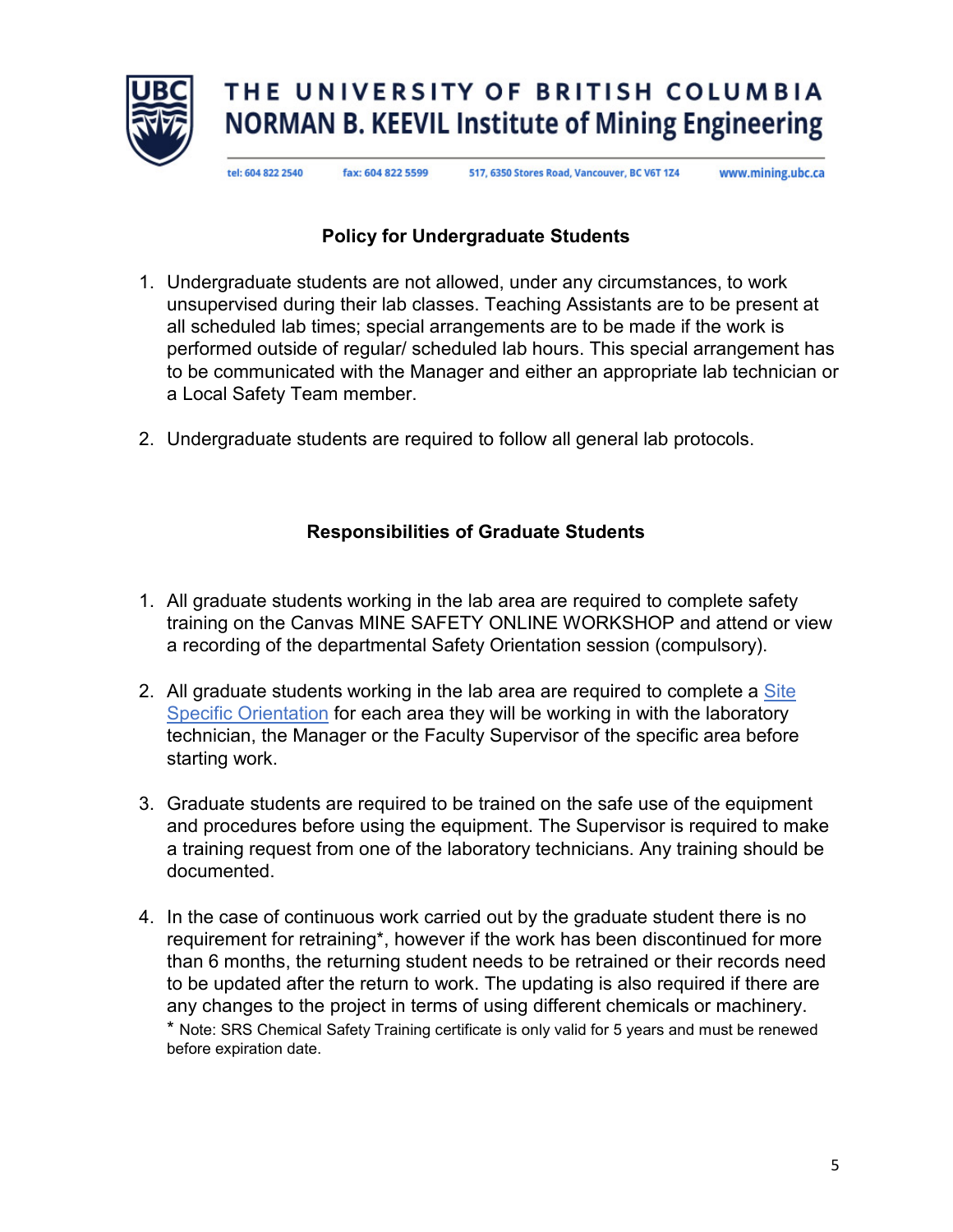

tel: 604 822 2540 fax: 604 822 5599 517, 6350 Stores Road, Vancouver, BC V6T 1Z4

www.mining.ubc.ca

- 5. All graduate students who are doing research with materials or chemicals that may be brought/delivered to the lab must ensure the Material (Ore) Assessment Form is filled in completely **before** materials or chemical supplies are delivered to the laboratory.
- 6. All graduate students working in the laboratory are required to complete a New Hazard Assessment Form. The form includes a list of equipment, safety plan, waste handling safety plan and environmental plan. The graduate student/ researcher is required to fill in the form and upload it to Canvas. A copy must be submitted to the laboratory technician in charge of the lab in which the research activities will be carried out and another copy should be kept with the researcher's supervisor.
- 7. Random inspections will be carried out once a month to ensure and enforce compliance with the policies.

### **Responsibilities of Teaching Assistants**

- 1. Teaching Assistants are required to complete safety training on the Canvas MINE SAFETY ONLINE WORKSHOP and attend or view a recording of the departmental Safety Orientation session (compulsory).
- 2. Teaching Assistants are required to provide a Safety Orientation for their students. It is expected that this orientation be held during the first scheduled laboratory session/ class.
- 3. Teaching Assistants are required to communicate general and specific safety hazards before the start of each lab class. This orientation session should not be longer than 5-10 minutes and should identify specific hazards and assessment of relevant risks (SDS, hazards related to the material handled during the particular laboratory session as well as material disposal after the class ends).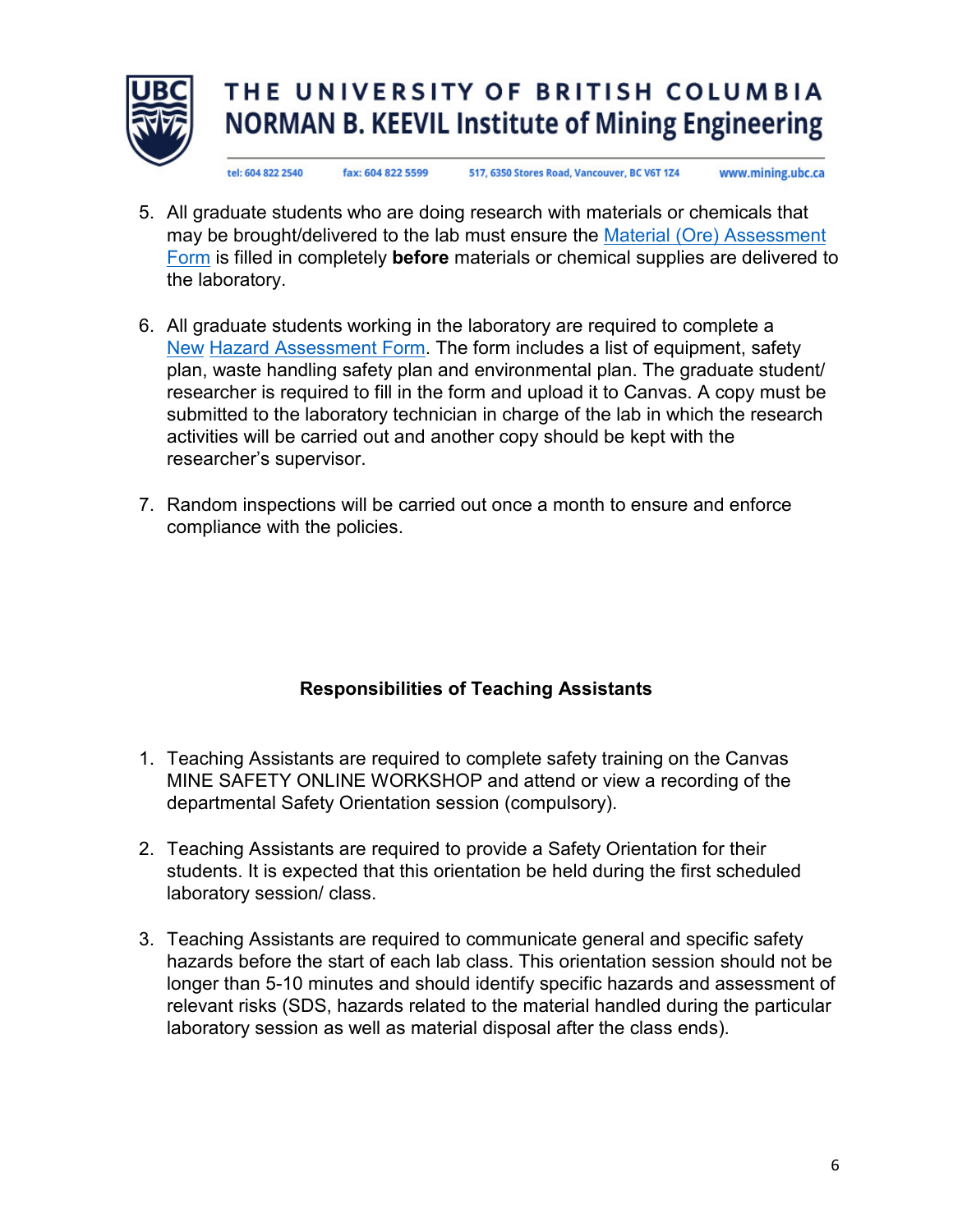

tel: 604 822 2540 fax: 604 822 5599 517, 6350 Stores Road, Vancouver, BC V6T 1Z4

```
www.mining.ubc.ca
```
- 4. Teaching Assistants are responsible for leaving the lab area clean. It is recommended that this responsibility should be enforced through an appropriate grading system.
- 5. Teaching Assistants are responsible for providing written laboratory instructions to the relevant laboratory technicians at least 24 hours before the start of the laboratory session.
- 6. Laboratory inspections will be carried out routinely to ensure compliance to the policies for undergraduate laboratory classes.

### **Policy for Outside Clients and External to UBC Projects**

- 1. Outside (non-UBC) clients need to complete the departmental safety training (with yearly renewal). Including:
	- a. Register and complete safety training from the Canvas MINE SAFETY ONLINE WORKSHOP: **https://canvas.ubc.ca/enroll/EGWKHH**
	- b. Attend a general safety orientation or view the recording on Canvas.
	- c. Complete a Site Specific Orientation for each lab area which they will be working in with one of the laboratory technicians, the Manager or the Faculty Supervisor of the specific lab area.
	- d. If Safety Training has not been received, please arrange with your supervisor or contact the Local Safety Team Co-Chairs at safety@mining.ubc.ca.
- 2. Outside (non-UBC) clients need to present their liability insurance to the Local Safety Team Co-Chairs (safety@mining.ubc.ca) and the Department Administrator (Joanna.ho@ubc.ca).
- 3. Outside (non-UBC) clients are required to communicate the scope of the work and schedule with the technical staff, the Manager or the Faculty Supervisor of the specific area before they arrive to perform the work on the NBK-UBC premises.